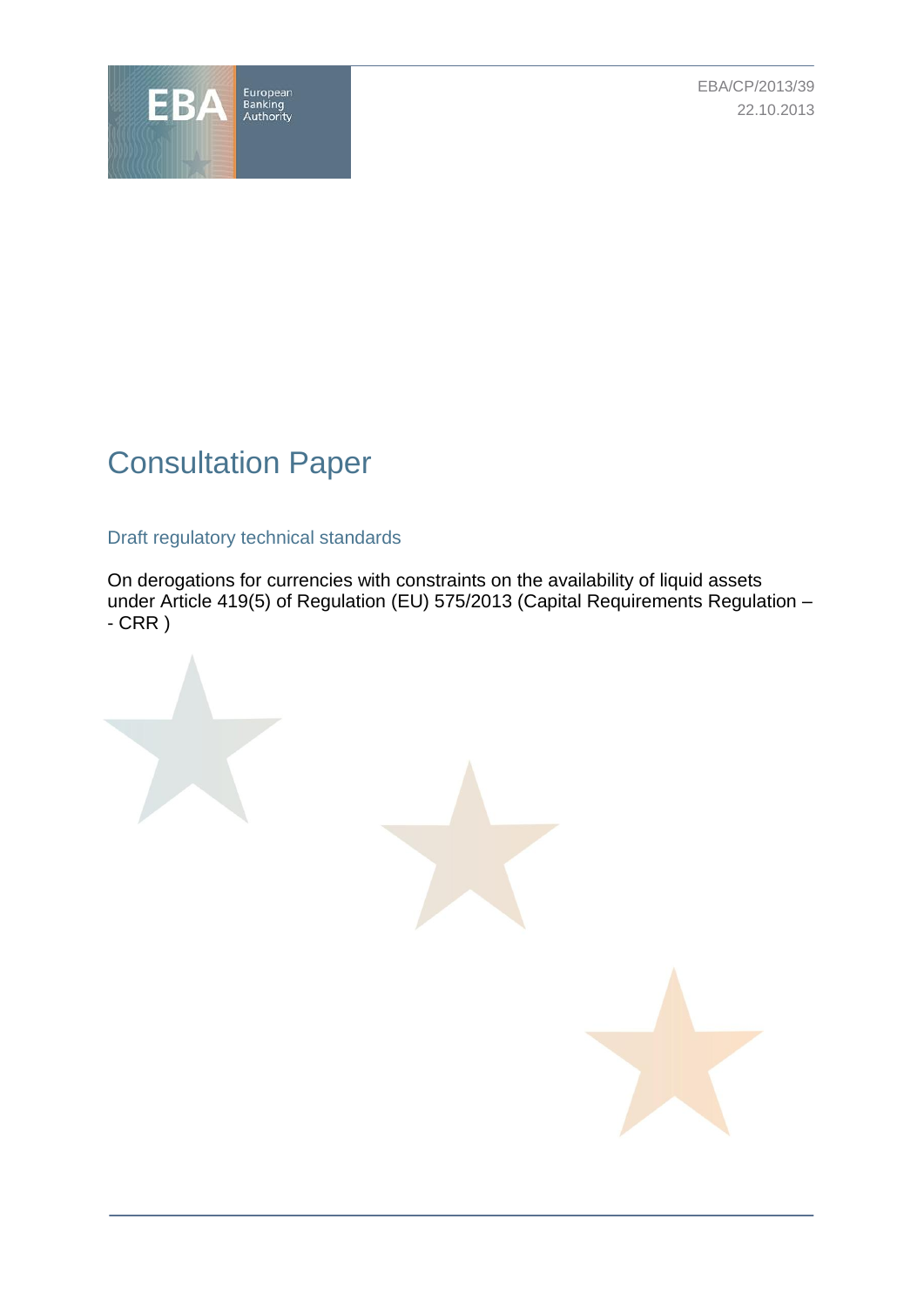Consultation Paper on draft regulatory technical standards on derogations for eligible currencies under Article 419(5) of Regulation (EU) 575/2013 (Capital Requirements Regulation – CRR )

# Table of contents

| $\mathbf{1}$ . | Responding to this consultation                                                                                                            | 3  |
|----------------|--------------------------------------------------------------------------------------------------------------------------------------------|----|
| 2.             | Executive summary                                                                                                                          | 4  |
| 3.             | Background and rationale                                                                                                                   | 6  |
| 4.             | Draft regulatory technical standards on derogations for eligible currencies<br>under Article 419(5) of the Capital Requirements Regulation | 9  |
| 5.             | Accompanying documents                                                                                                                     | 18 |
| 5.1            | Draft cost-benefit analysis/impact assessment                                                                                              | 18 |
| 5.2            | Overview of questions for Consultation                                                                                                     | 21 |

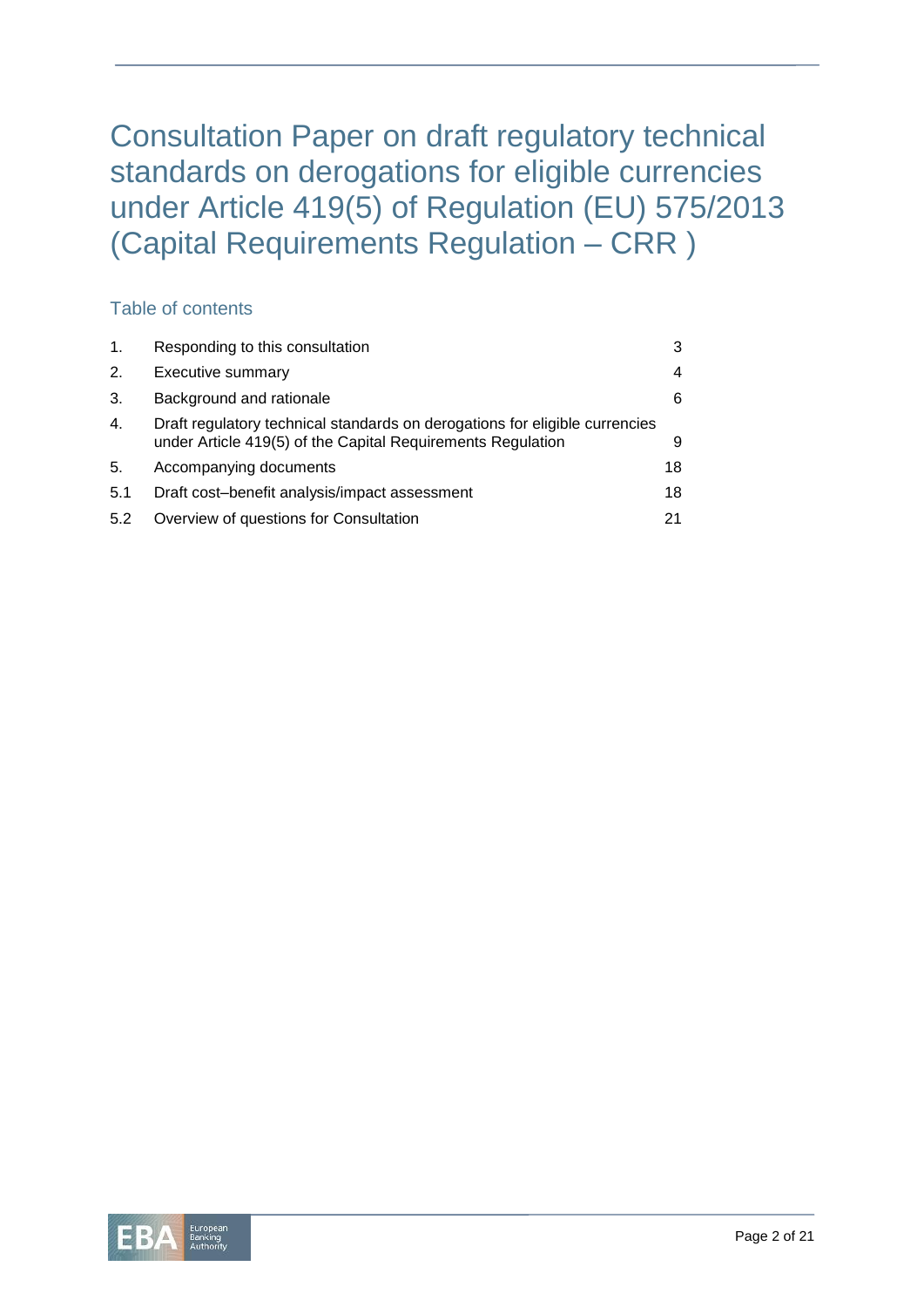# 1. Responding to this consultation

The European Banking Authority (EBA) invites comments on all proposals put forward in this paper and in particular on the specific questions summarised in 5.2.

Comments are most helpful if they:

- respond to the question stated;
- indicate the specific point to which a comment relates;
- **•** contain a clear rationale;
- provide evidence to support the views expressed / rationale proposed; and
- describe any alternative regulatory choices the EBA should consider.

#### **Submission of responses**

To submit your comments, click on the 'send your comments' button on the consultation page by 22 December 2013. Please note that comments submitted after this deadline, or submitted by other means, may not be processed.

#### **Publication of responses**

Please clearly indicate in the consultation form whether you wish your comments to be disclosed or to be treated as confidential. A confidential response may be requested from us in accordance with the EBA's rules on public access to documents. We may consult you if we receive such a request. Any decision we make not to disclose the response is reviewable by the EBA's Board of Appeal and the European Ombudsman.

#### **Data protection**

The protection of individuals with regard to the processing of personal data by the EBA is based on Regulation (EC) No 45/2001 of the European Parliament and of the Council of 18 December 2000 as implemented by the EBA in its implementing rules adopted by its Management Board. Further information on data protection can be found in the Legal notice [section](http://eba.europa.eu/legal-notice) of the EBA website.

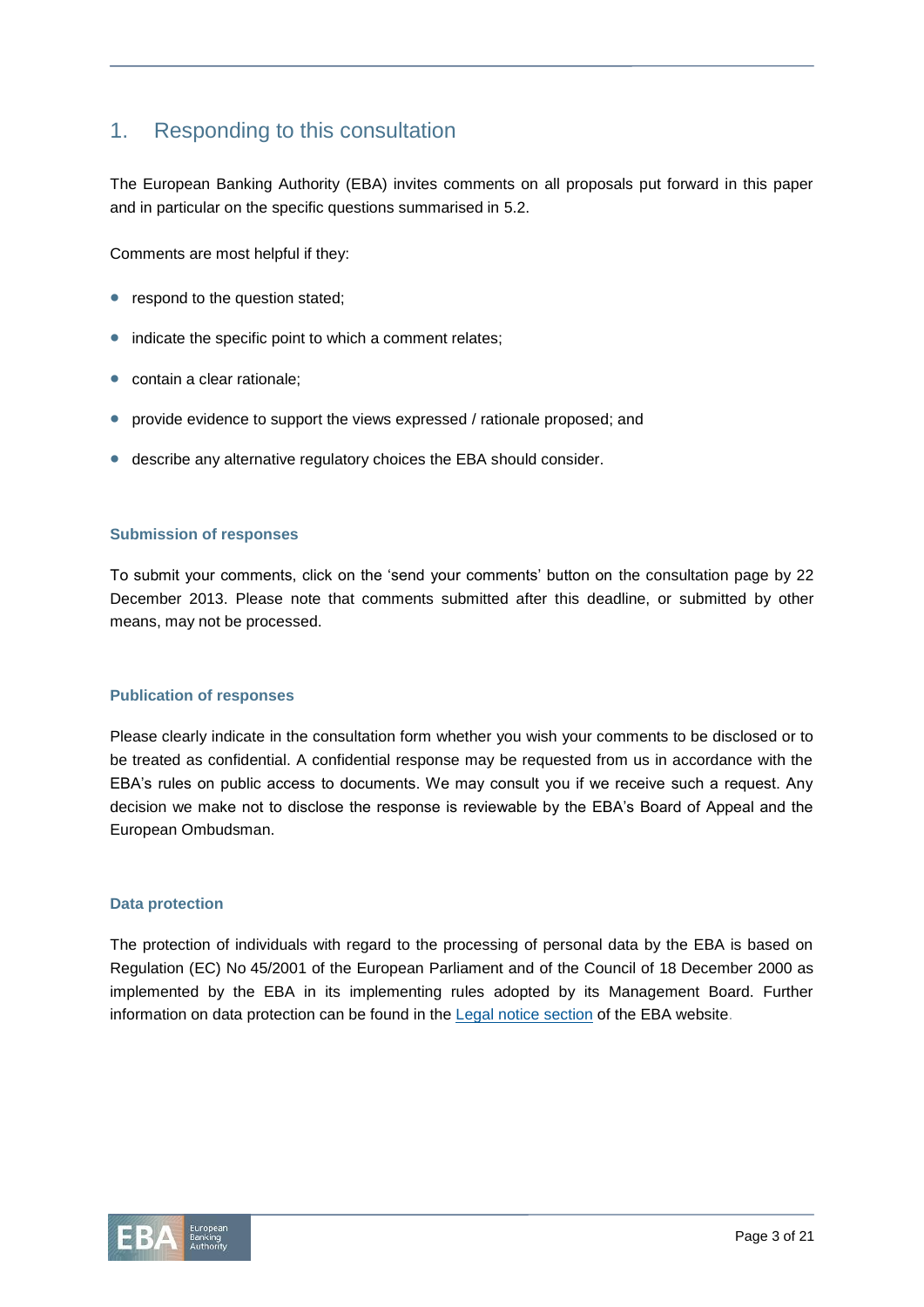# 2. Executive summary

The Capital Requirements Regulation  $(^1)$  (CRR) sets out prudential requirements for liquidity which will be applicable as of 1 January 2014.

In a number of articles, the CRR contains specific mandates for the EBA to develop draft regulatory or implementing technical standards (RTS and ITS) relating to liquidity requirements. These standards will be part of the single rulebook enhancing regulatory harmonisation.

### **Main features of the RTS**

This Consultation Paper proposes draft RTS related to Article 419(5) of the CRR, which requires the EBA to specify the derogations referred to in Article 419(2) including the conditions of their application. In accordance with Article 419(2), either or both of the derogations shall apply for currencies listed in the ITS of Article 419(4) with constraints on the availability of liquid assets. For these currencies, the justified needs for liquid assets in light of the liquidity coverage requirement in Article 412 exceed the availability of those liquid assets in a currency. The derogations are intended to address the inherent difficulties that institutions would face in meeting their liquidity coverage requirement in such currencies where it is not possible to reduce, by sound liquidity management, the resultant need for liquid assets and the holdings of those assets by other market participants.

If appropriate, institutions can choose to apply one or more of the two derogations pursuant to Article 419(2), of which the first (derogation A) allows the use of liquid assets denominated in a foreign currency, and the second (derogation B) allows the use of credit lines committed by the relevant central bank as liquid assets. In the draft RTS, these derogations, and the conditions for their application, have been specified with the following overarching objectives in mind. First, the application of a derogation should not be advantageous to the extent that, while it corrects for a disproportionate impact, it would lead to an uneven playing field between institutions. Second, the application of a derogation should not lead to undue risks for an institution. Third, the use of a derogation should be limited, and – in accordance with Article 419(3) – inversely proportional to the availability of the relevant assets.

For these reasons, the draft RTS restricts the use of any derogation by requiring institutions to, firstly and continuously, seek to reduce their need for a derogation. Such reduction measures should include better management of the inflow cap, prudent changes in liquidity management or renewed efforts to acquire liquid assets in the domestic currency. A derogation can be applied only in circumstances where an institution demonstrates that all of these steps have been taken and the justified need for the liquid assets remains.

Further measures to prevent unnecessary use of a derogation by institutions are embedded in the operation of the two derogations provided for in these RTS. In this regard, under derogation A, a general additional 8% haircut has to be applied to foreign currency liquid assets held to meet domestic

<sup>(</sup> 1 ) Regulation (EU) No 575/2013 of the European Parliament and of the Council of 26 June 2013 on prudential requirements for credit institutions and investment firms and amending Regulation (EU) No 648/2012



 $\overline{a}$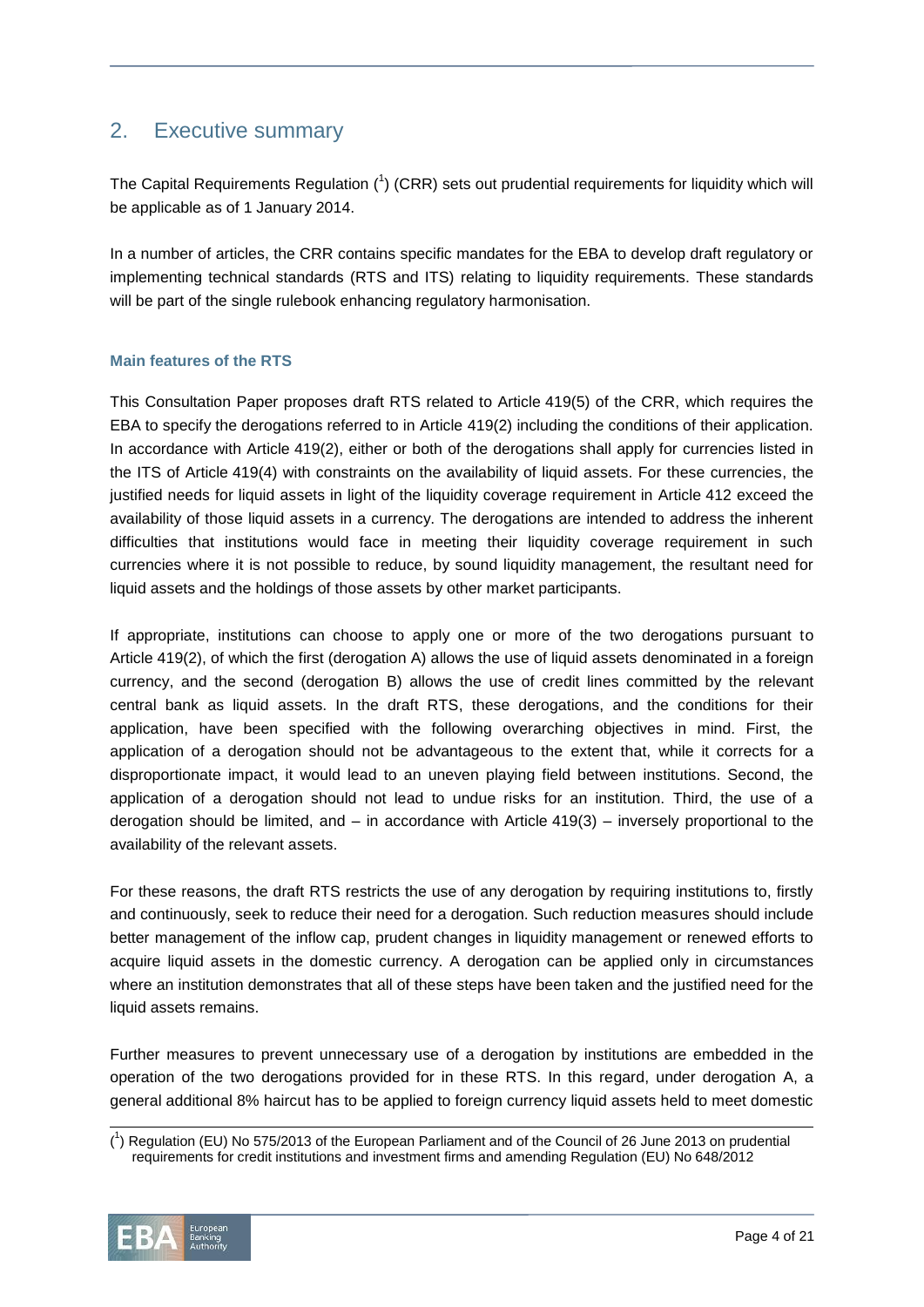currency net outflows to adjust for currency risk. This additional haircut can be lower in case of a mutually supported currency peg and higher in case of a non-global currency. Under derogation B, the associated fees to be paid by institutions to the Central Bank should offset the higher yield earned on the assets kept to secure the credit lines and, if applicable, also incorporate a charge reflective of the amount drawn down.

More generally, the application of one or more of the derogations by an institution will require that mitigating action be taken to address potential risks arising from the use of derogations. Institutions should have the capacity through mechanisms or controls to limit or mitigate the risk of unintended consequences from the use of these derogations. An integral part of supervisory review means that institutions will have implemented mechanisms to monitor, disclose and assess the need for and use of these derogations.

The draft RTS also contain a limit to the total use of the derogations by institutions, which equals the relevant shortfall percentage in the annex of the ITS containing a list of currencies with constraints on liquid assets under Article 419(4) CRR. These percentages indicate the estimated aggregate shortfall compared to the aggregate demand generated by the liquidity coverage requirement for each currency on the list. The EBA's view is that the aggregate estimated shortfall in liquid assets can be offset by allowing each institution to cover its individual net outflows by means of the derogation up to the aforementioned percentage. In that way, the use of derogations is inversely proportional to the availability of assets of high or extremely high liquidity and credit quality such as is prescribed by Article 419(3).

The process by which institutions apply derogations is underpinned by a notification requirement to provide competent authorities with detailed information 30 days prior to the initial use of the derogation or of a material change to current usage. Additionally, the use of derogations A and B will be reported in the ITS in compliance with the liquidity coverage requirement reporting formats set out under Article 415(3) CRR.

Following the close of the consultation on 22 December 2013, the EBA will assess the responses received and consider whether or not any changes should be made to the draft RTS.

The EBA must submit the draft RTS to the Commission by 31 March 2014.

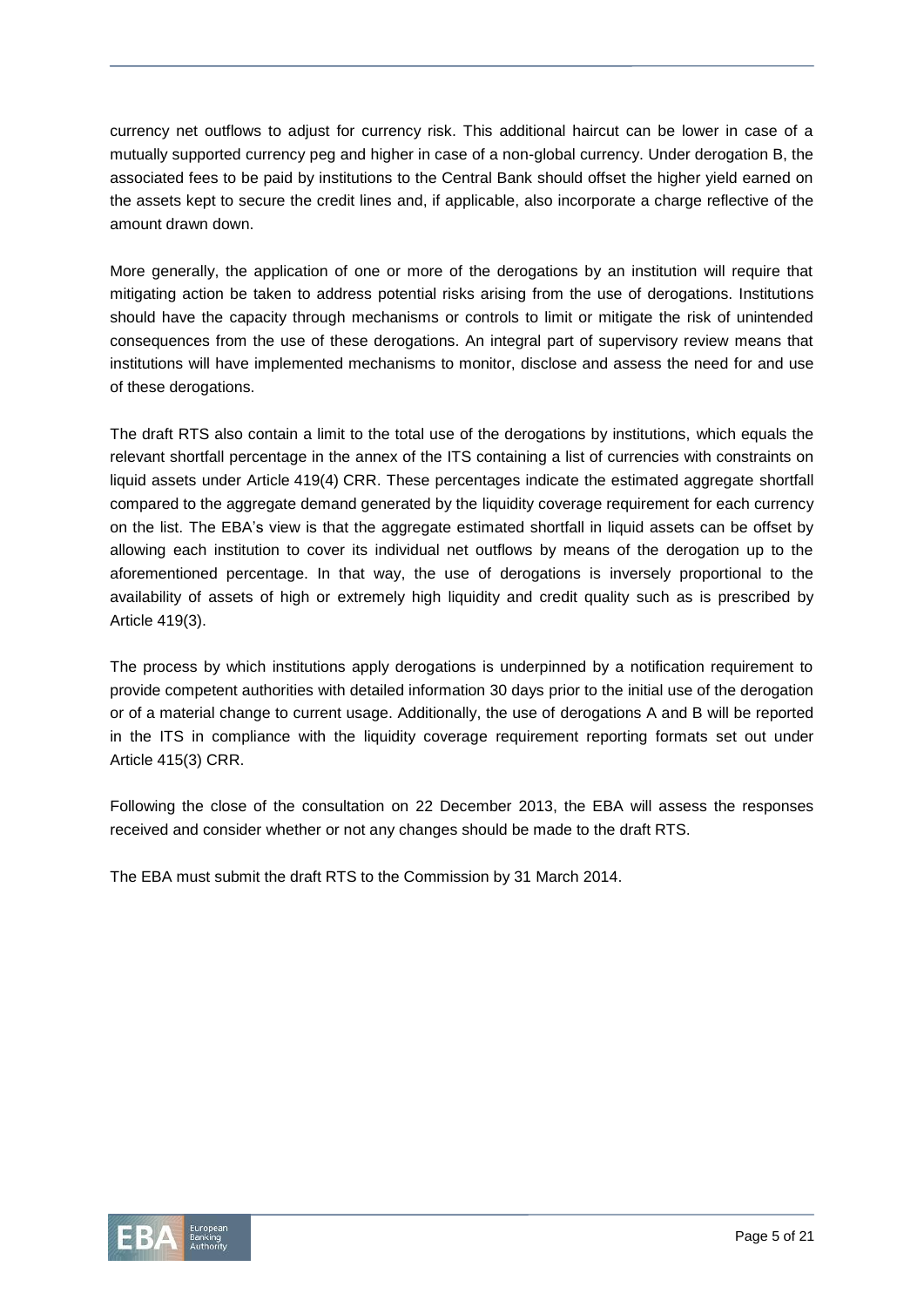# 3. Background and rationale

### **The nature of RTS under EU law**

The present draft RTS are produced in accordance with Article 10 of the EBA regulation  $(^2)$ . In accordance with Article 10(4) of the EBA regulation, RTS shall be adopted by means of a regulation or decision.

According to EU law, EU regulations are binding in their entirety and directly applicable in all Member States. This means that, on the date of their entry into force, they become part of the national law of the Member States and that their implementation into national law is not only unnecessary but also prohibited by EU law, except in so far as this is expressly required by them.

The RTS are in the form of a regulation to ensure harmonisation of the liquidity requirements and a level-playing field. This entails that the derogations applicable under Article 419(2) CRR are available in all the relevant Member States and are subject to the same conditions.

### **Background and regulatory approach followed in the draft RTS**

In January 2013, the Basel Committee on Banking Supervision (BCBS) published a revised text of its rules on the liquidity coverage ratio (LCR)  $(^3)$ . The objective of the LCR is to promote the short-term resilience of the liquidity risk profile of banks. It does this by ensuring that banks have an adequate stock of unencumbered high-quality liquid assets (HQLA) that can be converted easily and immediately in private markets into cash to meet their liquidity needs for a 30-calendar-day liquidity stress scenario. It is intended that the LCR will improve the banking sector's ability to absorb shocks arising from financial and economic stress, whatever the source, thus reducing the risk of spillover from the financial sector to the real economy.

The BCBS identified that some jurisdictions may have an insufficient supply of HQLA in their domestic currency to meet the aggregate demand of banks with significant exposures in this currency. To address this situation, alternative treatments for holdings in the stock of HQLA may be applied to a limited number of currencies and jurisdictions. It is envisaged that eligibility for such alternative treatment will be based on meeting a set of qualifying criteria and will be determined through an independent peer review process overseen by the BCBS.

The CRR provisions related to liquidity coverage requirements translate these BCBS proposals into EU law. The draft RTS as put forward by the EBA for this consultation are a direct result of the CRR provisions.

In accordance with Article 419(1) CRR, the EBA will assess the availability for institutions of assets of extremely high liquidity and credit quality as defined in Article 416(1)(b) in the currencies that are

 $\overline{a}$ 

 $({}^{2})$  Regulation (EU) No 1093/2010 of the European Parliament and of the Council of 24 November 2010 establishing a European Supervisory Authority (European Banking Authority), amending Decision No 716/2009/EC and repealing Commission Decision 2009/78/EC. ( 3 ) http://www.bis.org/publ/bcbs238.htm.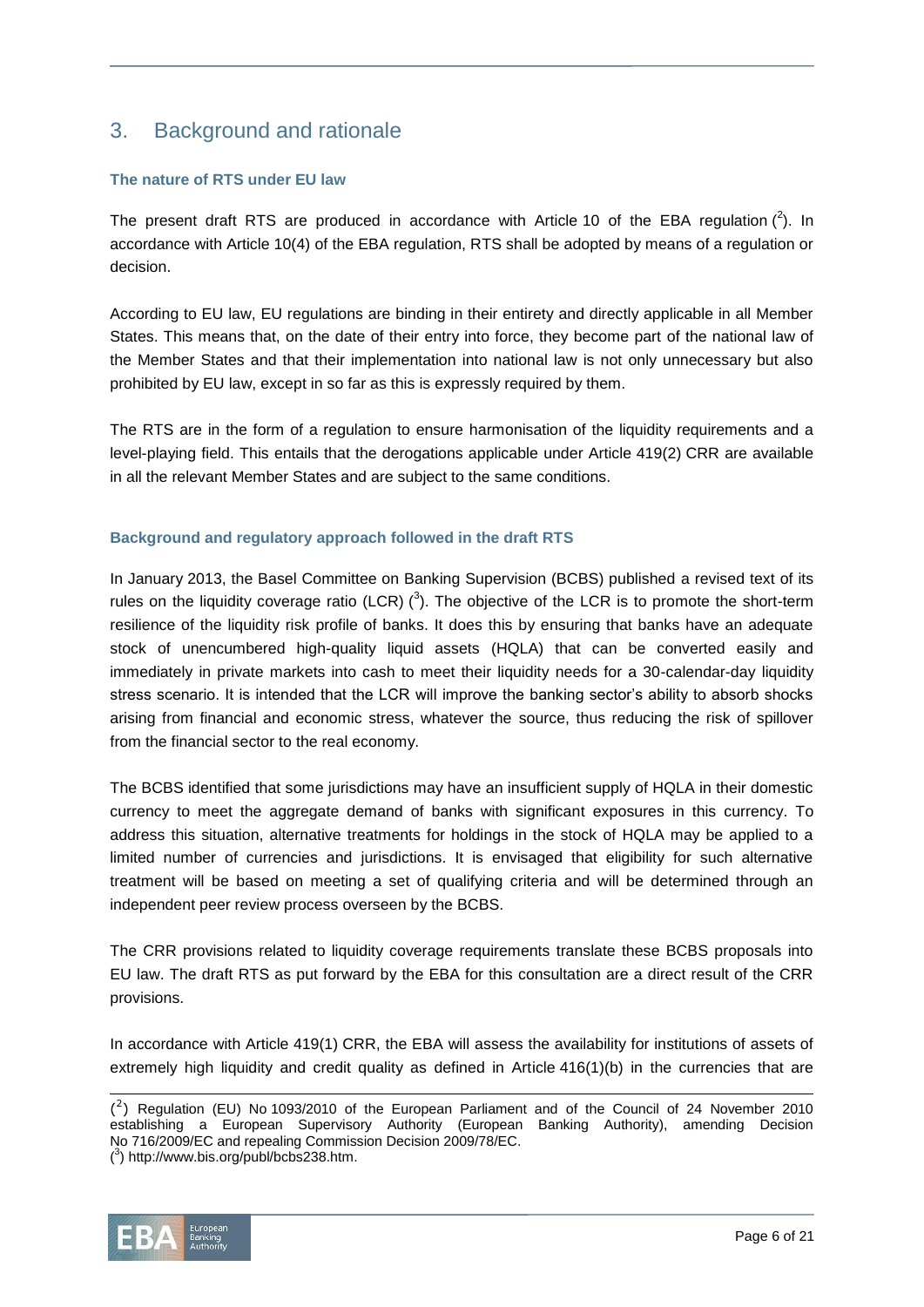relevant for institutions in the Union. Although that is not the specific purpose of this consultation, it should be noted that, in accordance with Article 419(4), the EBA will produce ITS listing the currencies with constraints on the availability of liquid assets, which will be submitted to the Commission by 31 March 2014. The ITS and RTS, adopted under Article 419(4) and 419(5) respectively, will have to be read in conjunction with each other.

The purpose of the RTS in this consultation paper is to provide details of the derogations referred to in Article 419(2), including the conditions of their application, where the justified needs for liquid assets emanating from the liquidity coverage requirement in Article 412 of the CRR exceed the availability of those liquid assets in a currency. In this situation, one or more derogations may be applied. The derogations provide that:

- the denomination by currency of the liquid assets may be inconsistent with the distribution by currency of liquidity net outflows by derogation to point (f) of Article 417;
- for currencies of a Member State or third countries, required liquid assets may be substituted by credit lines from the central bank of that country, which are contractually irrevocably committed for the next 30 days and are fairly priced, provided that the competent authorities of that Member State or third country do the same and that Member State or third country has comparable reporting requirements in place.

In the draft RTS, these derogations, and the conditions for their application, have been specified with the following overarching objectives in mind. First, the application of a derogation should not be advantageous to the extent that, while it corrects for a disproportionate impact, it would lead to an uneven playing field between institutions. Second, the application of a derogation should not lead to undue risks for an institution. Third, the use of a derogation should be limited and – in accordance with Article 419(3) – inversely proportional to the availability of the relevant assets.

For these reasons, the draft RTS restricts the use of any derogation by requiring institutions to reduce their need for it, such as by a better management of the inflow cap, changes in liquidity management or renewed efforts to acquire liquid assets in the domestic currency. Only if an institution demonstrates that all of these steps have been taken, and the insufficiency remains, can a derogation be applied.

Further measures to prevent unnecessary use by institutions are embedded in the operation of the two derogations provided for in these RTS. Under derogation A, a general additional 8% haircut has to be applied to foreign currency liquid assets held to meet domestic currency net outflows to adjust for currency risk. This additional haircut can be lower in case of a mutually supported currency peg and higher in case of a non-global currency. Under derogation B, the associated fees to be paid by institutions should offset the higher yield earned on the assets kept to secure the credit lines and, if applicable, also incorporate a charge reflective of the amount drawn down.

More generally, the application of one or more of the derogations by an institution will require that mitigating action be taken to address potential risks arising from the use of derogations. Institutions should have the capacity through mechanisms or controls to limit or mitigate the risk of unintended consequences from the use of these derogations. An integral part of supervisory review means that

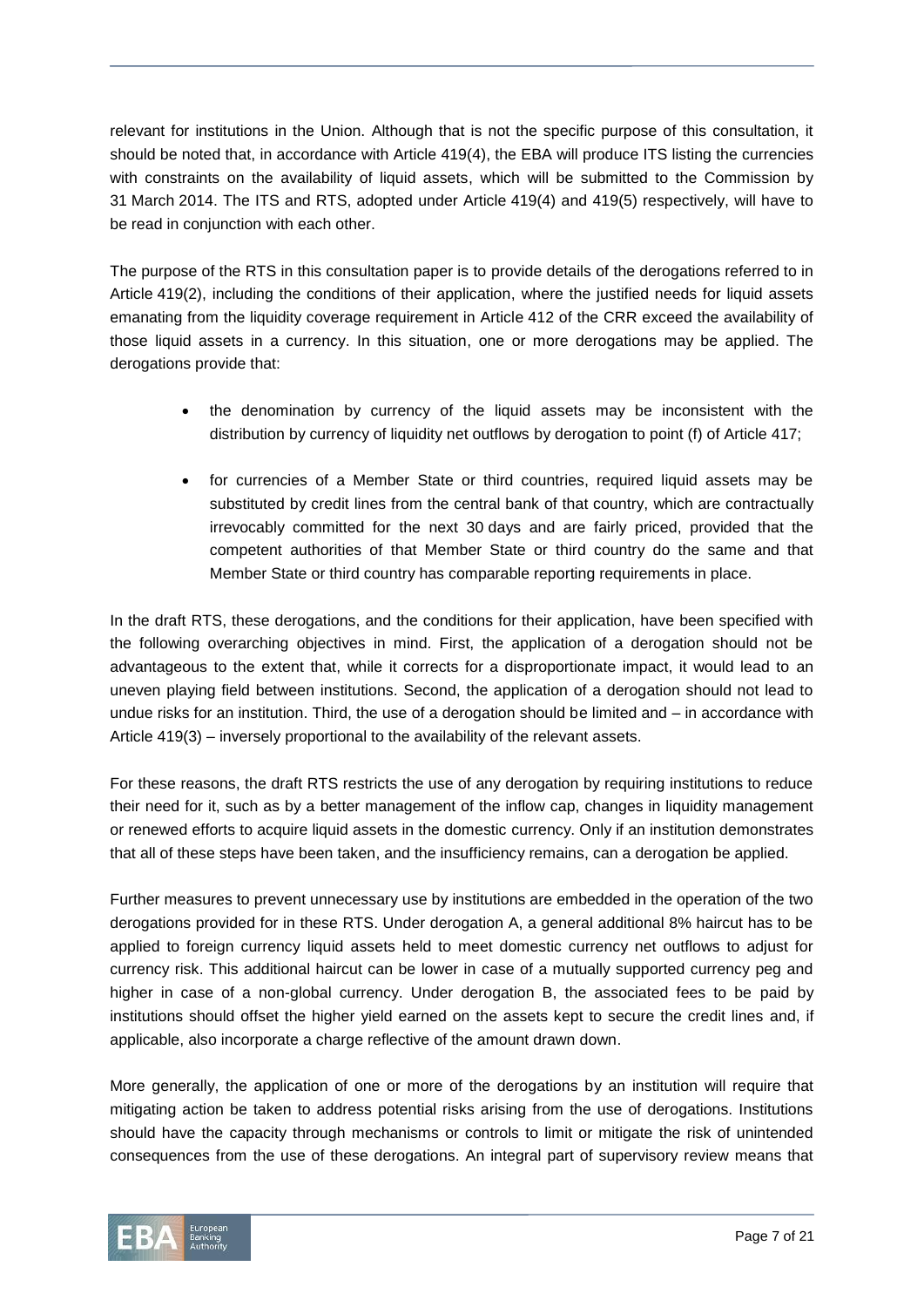institutions will have implemented mechanisms to monitor, disclose and assess the need and use of these derogations.

The draft RTS also contain a limit to the total use of the derogations by institutions, which equals the relevant shortfall percentage in the annex of the ITS containing a list of currencies with constraints on liquid assets under Article 419(4) CRR. These percentages indicate the estimated aggregate shortfall compared to the aggregate demand generated by the liquidity coverage requirement for each currency on the list. The EBA's view is that the aggregate estimated shortfall in liquid assets can be offset by allowing each institution to cover its individual net outflows by means of the derogation up to the aforementioned percentage. In that way, the use of derogations is inversely proportional to the availability of assets of high or extremely high liquidity and credit quality such as is prescribed by Article 419(3).

The process by which institutions apply derogations is underpinned by a notification requirement, to provide competent authorities with detailed information 30 days prior to the initial use of the derogation or of a material change to current usage. Additionally, the use of derogations A and B will be reported in the ITS in compliance with the liquidity coverage requirement reporting formats set out under Article 415(3) CRR.

It should also be noted that the EBA will conduct further work in this area. In accordance with the Report to the Commission under Article 509 CRR to assess the implications of introducing liquidity coverage requirements in EU, the EBA will assess, under point (h) of paragraph 2 of that article, the derogations from requirements on the composition of the liquid assets that institutions will be required to hold, where in a given currency the institutions' collective justified needs for liquid assets exceed the availability of those liquid assets and conditions such derogations should be subject to. The first report is to be submitted to the Commission by 31 December 2013. On the basis of this report, the Commission's delegated act adopted to introduce liquidity coverage requirements under Article 460 CRR may lead to potential amendments in the workings of the derogations. More specifically, the delegated act could introduce a cap on the amount of assets of high liquidity and credit quality reported under Article 416(1)(d) that are recognised in the liquidity buffer. A further derogation relating to the additional use of these assets of high liquidity and credit quality with more stringent haircuts could, therefore, be introduced to address constraints on available assets of extremely high liquidity and credit quality that may arise from the application of the cap. This would be similar to what the BCBS standard terms 'Option 3', namely the additional use of Level 2 assets with more stringent haircuts.

#### **Timing of RTS development and application date**

The EBA intends to finalise the draft RTS and endorse it for submission to the Commission by 31 March 2014.

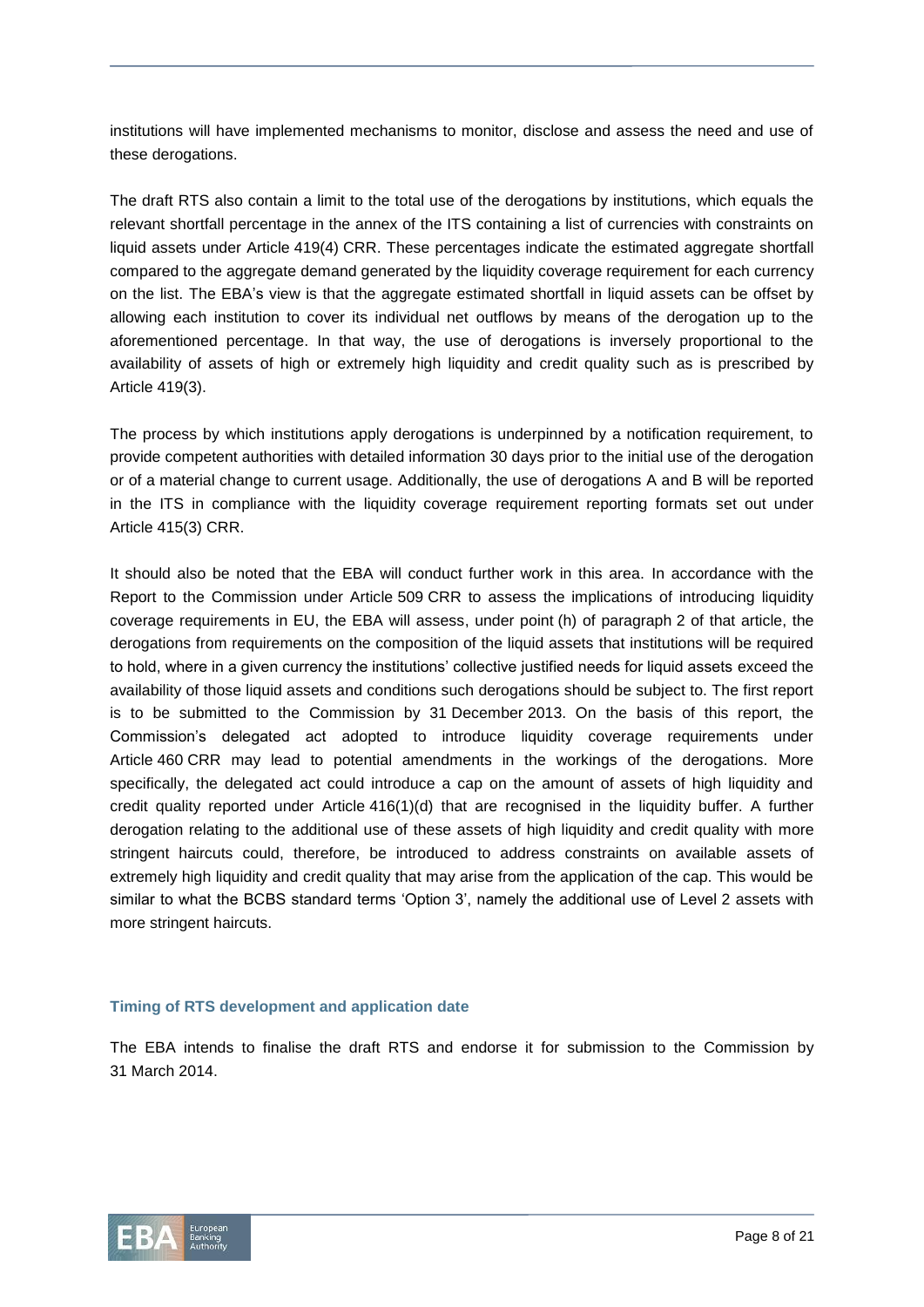# 4. Draft regulatory technical standards on derogations for eligible currencies under Article 419(5) of the Capital Requirements **Regulation**

Between sections of the text of the draft RTS that follows, further explanations of specific aspects of the proposed text are occasionally provided, which either offer examples or provide the rationale behind a provision, or set out specific questions for the consultation process. Where this is the case, this explanatory text appears in a framed text box.

**Contents**

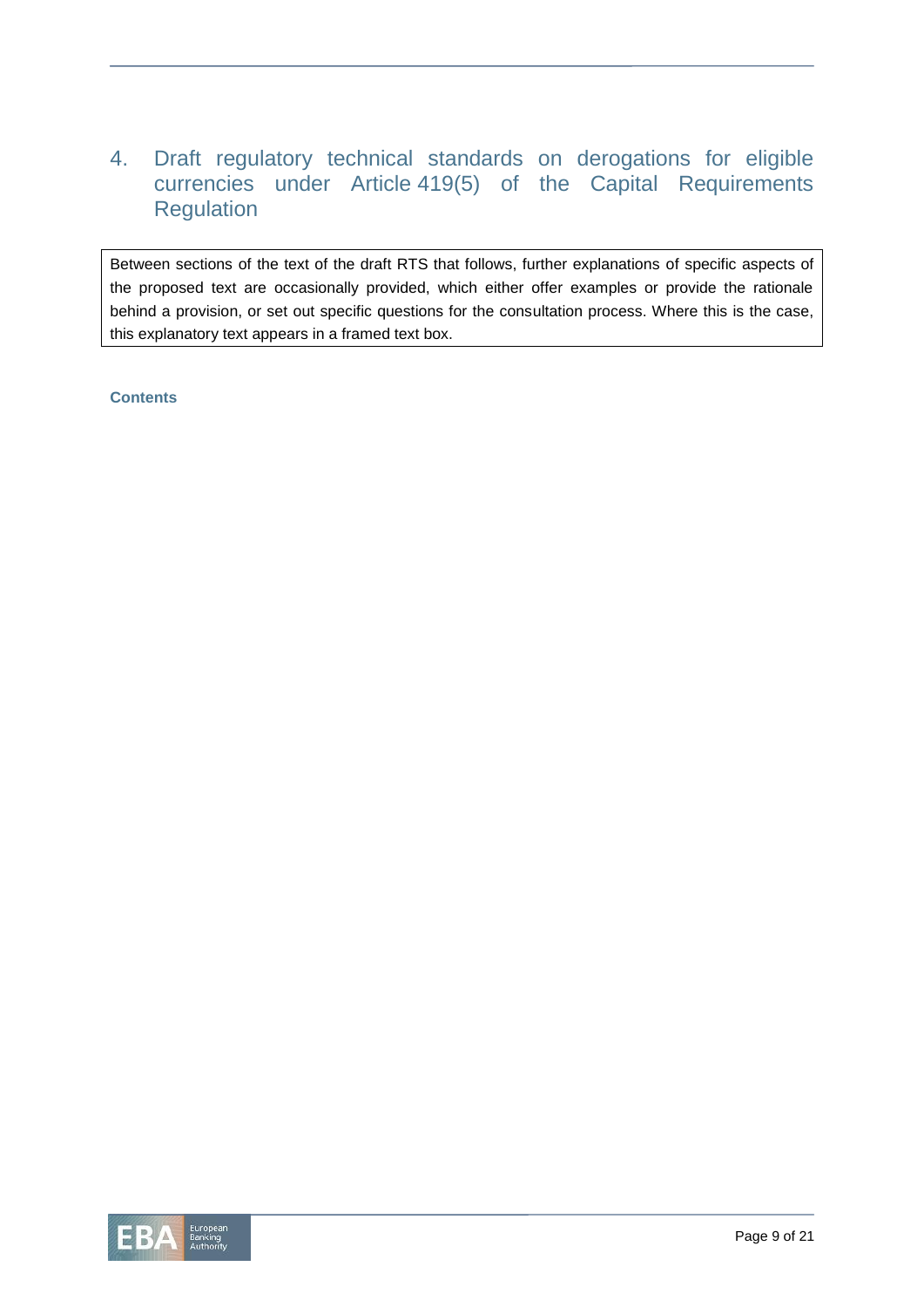# **COMMISSION DELEGATED REGULATION (EU) No …/..**

### **of XXX**

# **supplementing Regulation (EU) No 575/2013 of the European Parliament and of the Council with regard to regulatory technical standards to specify the derogations concerning currencies with constraints on the availability of liquid assets**

## THE EUROPEAN COMMISSION,

Having regard to the Treaty on the Functioning of the European Union,

Having regard to Regulation (EU) No 575/2013 of 26 June 2013 of the European Parliament and of the Council on prudential requirements for credit institutions and investment firms<sup>4</sup>, and in particular Article 419(5) thereof,

Whereas:

- (1) The Basel Committee on Banking Supervision has established international standards regarding the liquidity coverage ratio and liquidity risk monitoring tools (the BCBS standards).
- (2) To help ensure effective oversight and control of the use of the derogations in Article 419(2) of Regulation (EU) No 575/2013 and effective monitoring of institutions' compliance with the requirements applicable to use of the derogations, in accordance with the BCBS standards, institutions should notify competent authorities of their initial use of the derogations or a material change to their use of the derogations.
- (3) The BCBS standards establish guiding principles for supervisors in jurisdictions with insufficient high quality liquid assets. In line with Principle 3 of the BCBS Standards, the assessment of justified needs should ensure that banks have, to the extent practicable, taken reasonable steps to use high quality liquid assets and reduced their overall level of liquidity risk to improve compliance with the liquidity coverage requirement, before the derogations are applied.
- (4) In line with Principles 1 and 4 of the guiding principles for supervisors, the application of the derogations should ensure that institutions' use of the derogations is not simply an economic choice that maximises the profits of the institution through the selection of alternative high quality liquid assets based primarily on yield considerations and to establish a mechanism for restraining the usage of the derogations to mitigate risks of non-performance of the alternative assets. Appropriate haircuts should be established for the derogation in point (a) of Article 419(2) of Regulation (EU) No 575/2013 and to inform the fee structure for the derogation in point (b) of that Article taking into account the BCBS standards.



l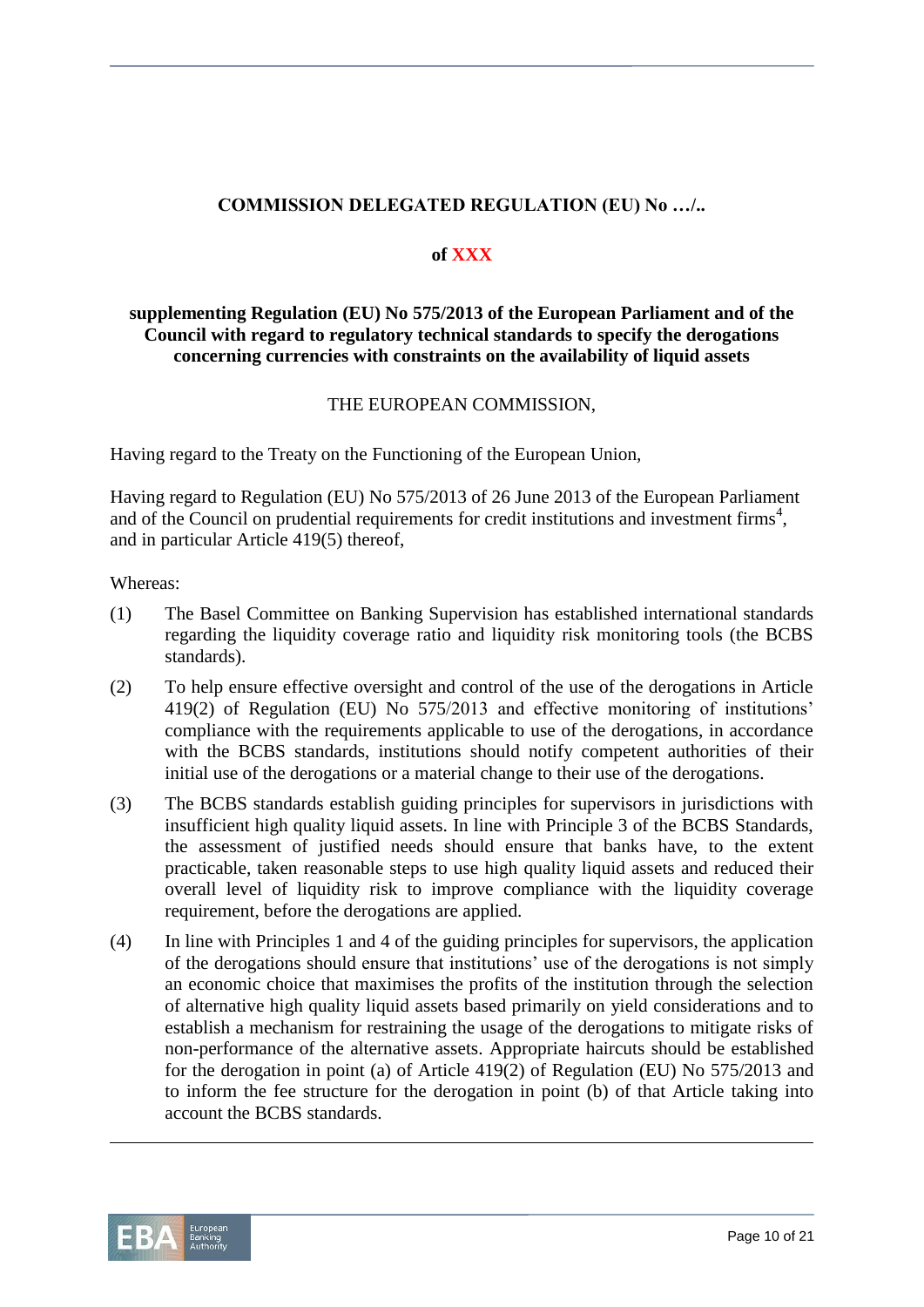- (5) In line with Principle 2 of the guiding principles for supervisors, the use of the derogations should be constrained for all institutions with exposures in the relevant currency. Pursuant to Article 419 CRR, such constraints should be inversely proportional to the availability of assets of extremely high or high liquidity and credit quality. For these reasons the use of the derogations should be limited to a percentage of an institution's net liquidity outflows in the relevant currency which corresponds to the relevant shortage in liquid assets in that currency.
- (6) This Regulation is based on the draft regulatory technical standards submitted by the European Supervisory Authority (European Banking Authority) (EBA) to the Commission.
- (7) The EBA has conducted open public consultations on the draft regulatory technical standards on which this Regulation is based, analysed the potential related costs and benefits and requested the opinion of the Banking Stakeholder Group established in accordance with Article 37 of Regulation (EU) No 1093/2010.

# HAS ADOPTED THIS REGULATION:

## *Article 1- Subject matter*

This Regulation sets out regulatory technical standards to specify the derogations concerning currencies with constraints on the availability of liquid assets referred to in Article 419(2) of Regulation (EU) No 575/2013.

Explanatory text for consultation purposes

A detailed notification requirement has been included to ensure that the use of derogations can be monitored and supervised by the competent authorities. This is important especially since institutions themselves can decide on the application of the derogations, provided that the relevant currency is listed in the ITS referred to in Article 419(4) of CRR. There could be an incentive to excessively use the derogation in cases where there is an economic benefit. The notification requirement also takes effect in cases where there is a material change in the use of the derogation, such as an unexpected change in the intensity of the use. A 30 day notification period is seen as a minimum period for competent authorities to be informed on the initial use of derogations or a material change to usage. It is acknowledged that in exceptional circumstances it may not be possible to provide the notification of a material change to competent authorities within the 30 day period specified. In this instance, institutions should ensure that competent authorities are notified as soon as possible. The notification is to be updated thereafter annually and contain the necessary information to allow competent authorities assess and monitor usage. The introduction of this notification requirement closer aligns the draft RTS with the requirement of the BCBS guidelines 238 to set up a supervisory monitoring framework (paragraph 66).

**Question 1: Do you agree with the proposed notification mechanism, its contents and timelines? If not, why not, and what should be altered?**

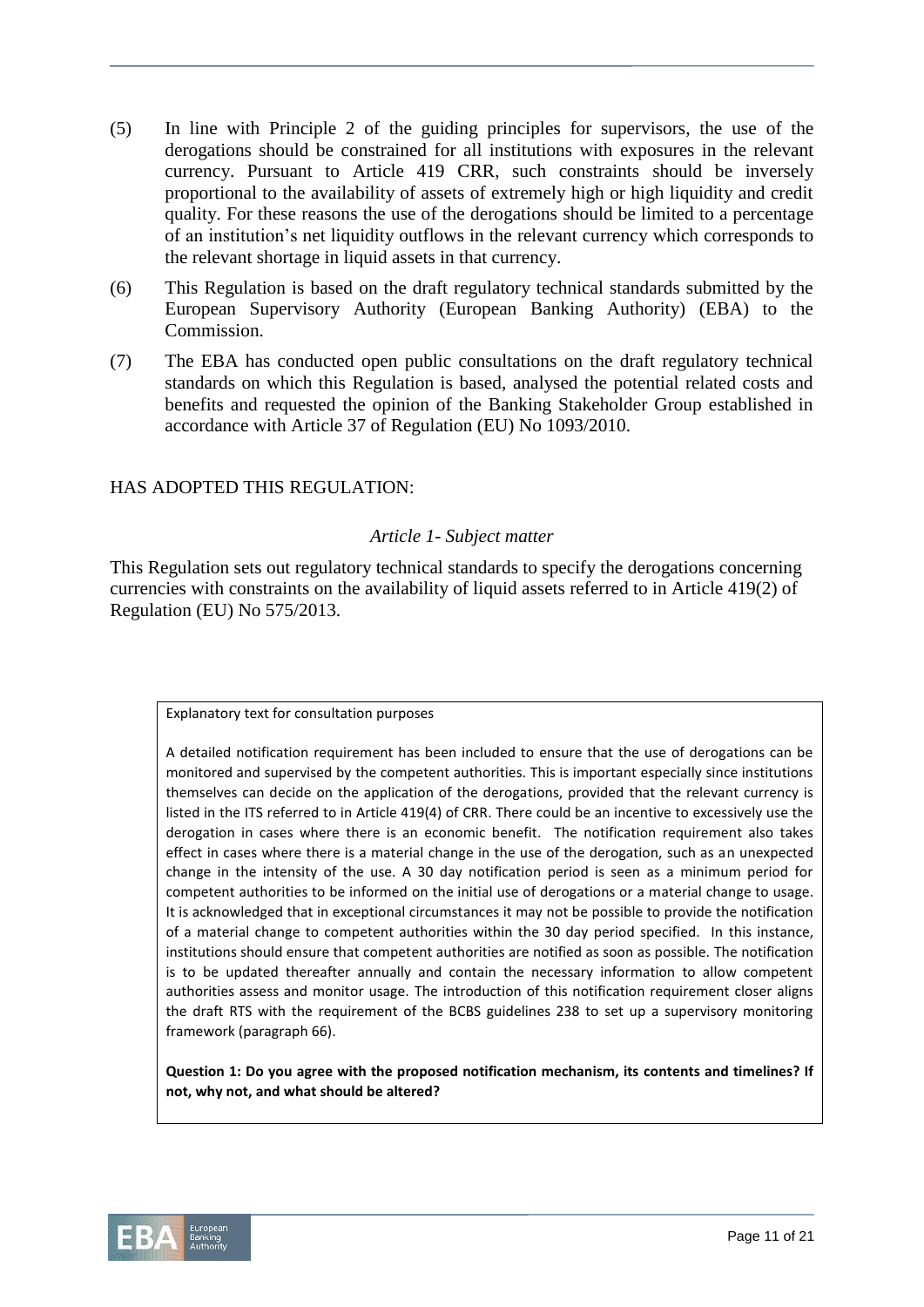## *Article 2 – Notification of the use of a derogation*

- (1) An institution shall notify the competent authority of its use of one or more of the derogations referred to in Article 419(2) of Regulation (EU) No 575/2013. The notification shall be provided in writing 30 days before the first use of the derogation and before any material change in the use of the derogation. In exceptional circumstances where it is not possible to provide competent authorities with the notification of a material change within 30 days, institutions shall provide the notification as soon as possible. The notification shall be updated at least annually.
- (2) The notification shall include the following information:
	- (a) whether the institution is using, or intends to use, the derogation in point (a) of Article 419(2) of Regulation (EU) No 575/2013 (hereinafter "derogation A"), the derogation in point (b) of that Article (hereinafter "derogation B"), or both derogations;
	- (b) how the institution meets or intends to meet the conditions set out in Article 419(3) of Regulation (EU) No 575/2013 and the requirements of this Regulation;
	- (c) where the institution uses or intends to use derogation A, the details of the calculation of the haircuts specified in Article 4(5);
	- (d) where the institution uses or intends to use derogation B, the details of the credit line fee calculation specified in paragraphs 5 to 7 of Article 5;
	- (e) an estimate of the institution's future use of the derogation or derogations including a comparison of the institution's liquidity position if it uses the derogation or derogations with its liquidity position if it does not make such use;

Explanatory text for consultation purposes

The derogations are intended to offset the inherent difficulties that institutions would face in meeting the liquidity coverage requirements in currencies with constraints on the availability of liquid assets. Apart from this intention however, any use of a derogation is in itself undesirable, given that it may lead to an unlevel playing field with other institutions and to other inherent risks. For this reason the approach taken in the draft RTS is to discourage the use of any derogation by first requiring institutions to reduce their need for it, such as by a better management of the inflow cap, changes in liquidity management or renewed efforts to acquire liquid assets in the domestic currency. An example of the latter may involve a test to see whether the purchase of assets of high or extremely high liquidity and credit quality would significantly affect the market price of these assets. Only if an institution can demonstrate that all of these steps have been taken, a derogation can be applied. Such a setting of steps aligns these draft RTS closer to principle 3 of paragraph 67 the BCBS guidelines. Also it reflects Article 419(3) CRR, which requires insitutions to demonstrate that their holdings of liquid assets are consistent with the availability of those assets in the market prior to using one of the derogations.

**Question 2: Are the steps to prevent the unnecessary use of a derogation clearly described? Do you see these steps as appropriate? If not, why not, and what should be altered? Are there any additional specifications that could clarify the assessments under paragraphs 1 and 2 of Article 3?** 

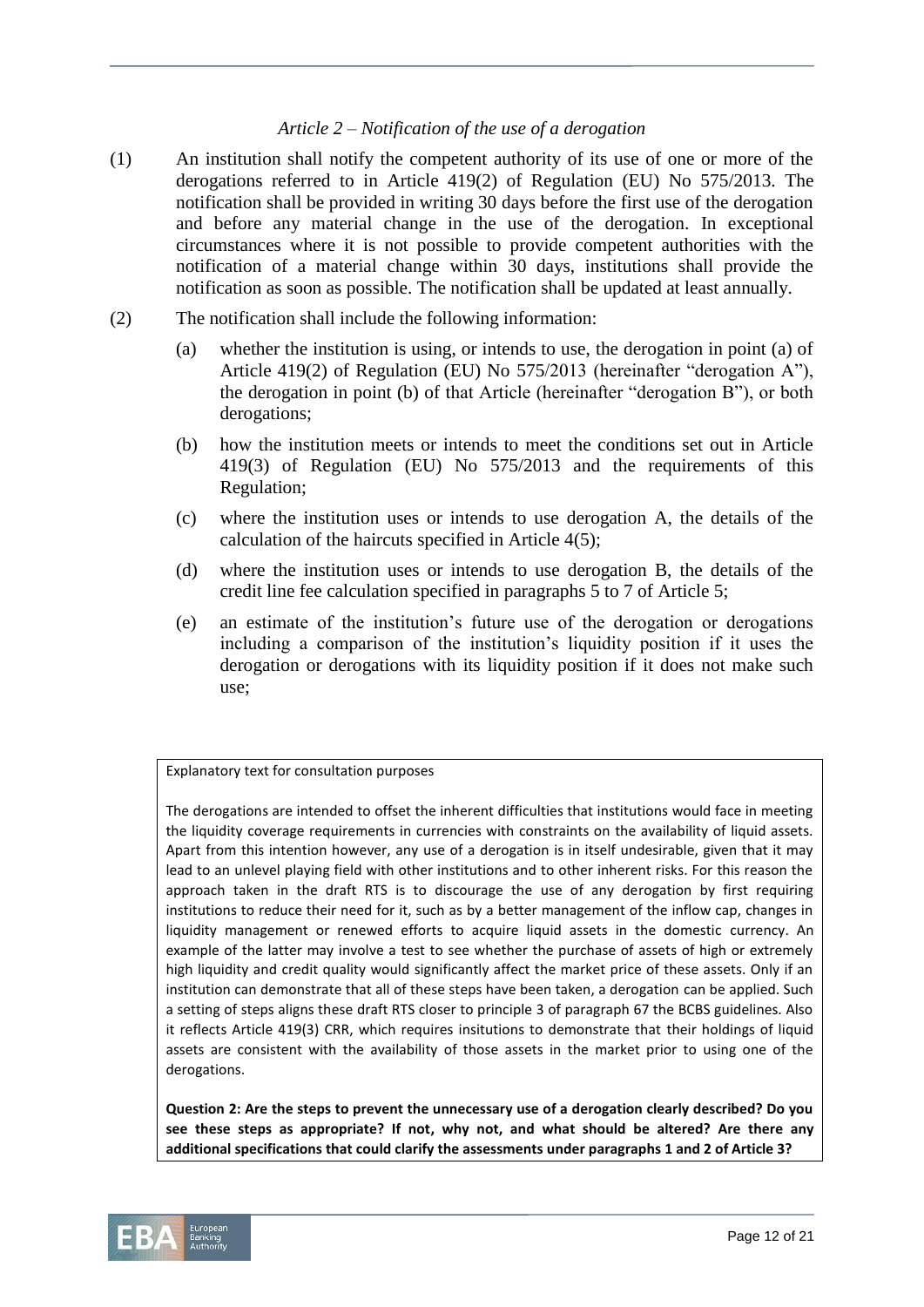## *Article 3 – Assessment of justified needs*

An institution does not have justified needs for liquid assets for the purpose of Article 419(3) of Regulation (EU) No 575/2013 unless it meets each of the following conditions:

- (1) it has reduced, by sound liquidity management, the need for liquid assets in the full range of business conducted by the institution;
- (2) its holdings of liquid assets are consistent with the availability of those assets in the currency.

Explanatory text for consultation purposes

Derogation A makes it possible for institutions that face justified constraints, to hold assets of high or extremely high liquidity and credit quality in a currency different from its liabilities and count them for purposes of liquidity coverage requirements. . The EBA acknowledges that derogation B can only be used if the relevant central bank arranges for its use. For as far as central banks don't, derogation A is the only derogation by default. The EBA foresees that the assets held for the purposes of Derogation A and the credit line granted for the use of Derogation B will be reported in the liquidity coverage reporting templates of liquidity coverage reporting under Article 415(3) CRR.

In line with the BCBS approach (principle 1 and 4 of paragraph 67 the BCBS standard) a general additional 8% haircut has to be applied to control for the heightened level of currency risk. In contrast to the BCBS approach however, this haircut has to be applied for all foreign currency denominated assets held under this derogation. As a reminder, the BCBS standard gives room for competent authorities to allow foreign currency denominated assets under this derogation to be exempt from the 8% haircut up to a certain threshold (this threshold cannot be set higher than 25% of total net cash outflows in the domestic currency). The EBA does not propose to include such threshold given that medium-sized and smaller currency mismatches also increase the risk of a reduced value of liquid assets after a 30-day stress scenario. Additionally, the BCBS mentions the 25% as the maximum that the relevant competent authorities can allow for if appropriate, implying that competent authorities can also set this value at 0%. In this Regulation, the EBA can not legally give discretionary power to competent authorities on this point and has to propose a single percentage.

For currencies where the liquid assets are denominated in a currency that is not actively traded in global foreign exchange markets, the currency risk can be significantly higher. Accordingly, in such case the haircut should be higher to reflect this risk. The largest monthly exchange rate movement between both currencies in a 10 year period seems to be appropriate. Note in this regard that it is prudent to take a long time period as foreign exchange stresses may not materialise in a given year. At the same time it may not be beneficial to look too far back as the fundamentals behind a currency's sensitivity may change.

For currencies subject to a mutually-supported peg, it seems appropriate to apply a lower haircut. For such cases the haircut should equal the width of the entire currency band. Note that it has not been decided to take the deviation from the middle of the band to the end of the band, as that would lead to an underestimation of risk in cases where at the time of reporting the currency operates at the higher end of the band. An important pre-condition for applying this is that the central banks of both

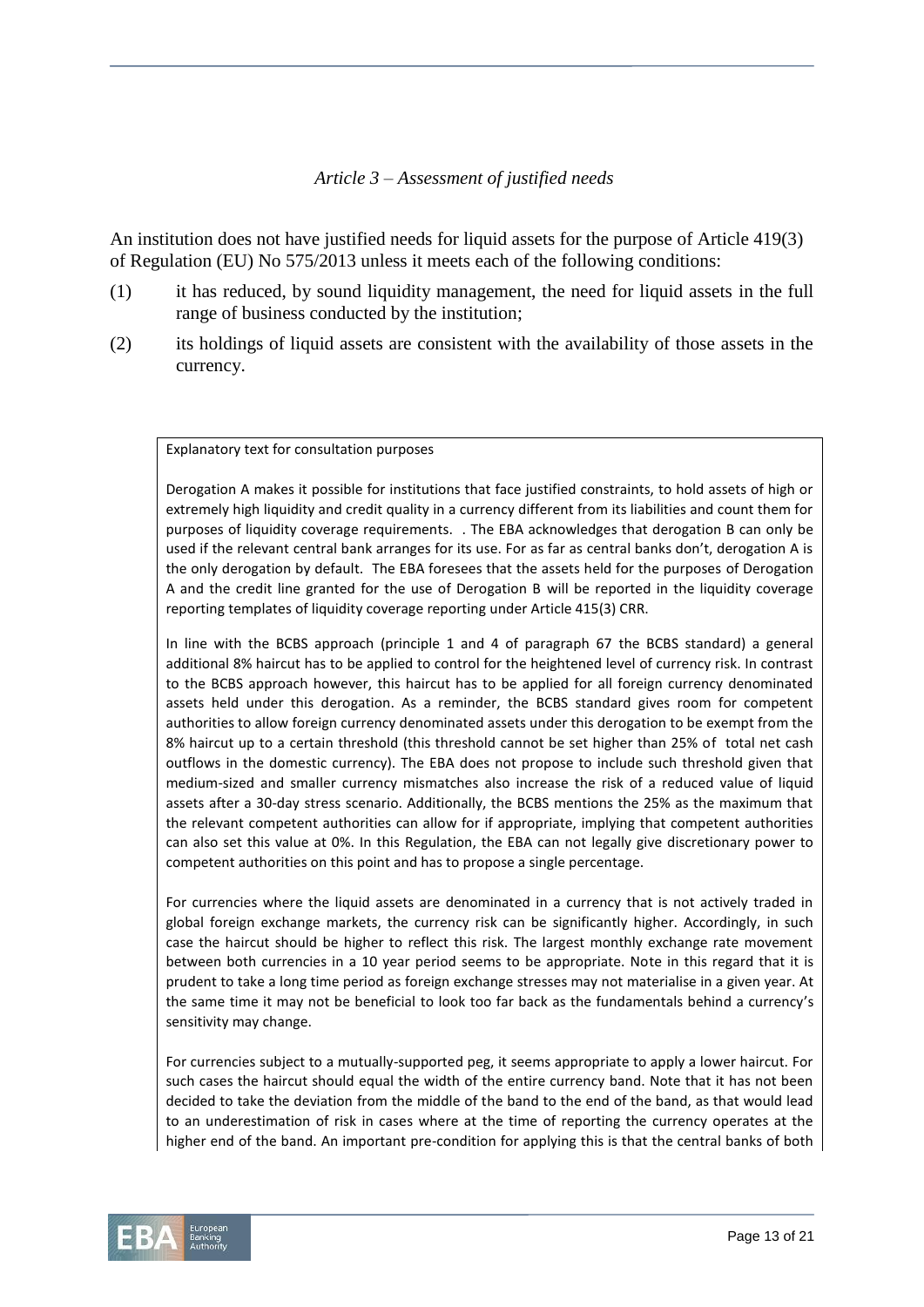currencies should be obliged to support the peg. For example currencies under the ERM II would qualify.

**Question 3: Are the workings and conditions of derogation A clearly described? Do you see these steps as appropriate? If not, why not, and what should be altered?**

**Question 4: What criteria would you regard as useful for evaluating the historical evidence as mentioned in paragraph (4a) of Article 4?** 

**Question 5: Is the additional 8% haircut on foreign denominated assets held under derogation A appropriate? If not, why not, and what alternative treatment would you propose?**

### *Article 4 – Derogation A*

- (1) This Article specifies derogation A.
- (2) An institution shall take all reasonable steps to fulfil the liquidity coverage requirement in Article 412 of Regulation (EU) No 575/2013 before applying derogation A.
- (3) An institution shall ensure that it is at all times able to operationally identify liquid assets used to meet foreign currency liquidity coverage requirements and liquid assets held as a result of the application of derogation A.
- (4) An institution shall ensure that its foreign exchange risk management framework meets each of the following requirements:
	- (a) currency mismatches resulting from the use of derogation A are adequately measured, monitored, controlled and justified;
	- (b) liquid assets which are inconsistent with the distribution by currency of liquidity outflows after the deduction of inflows can be liquidated in the currency of the Member State of the relevant competent authority whenever necessary including, in particular, in a stress scenario;
	- (c) historical evidence relating to stress periods supports the conclusion that the institution is able to promptly liquidate the assets referred to in point (b) .
- (5) An institution which uses liquid assets in a currency other than the currency of the Member State of the relevant competent authority to cover liquidity needs in the latter currency shall apply an additional haircut of 8% to the value of those assets. Where the liquid assets are denominated in a currency that is not actively traded in global foreign exchange markets the haircut shall be the higher of 8% or the largest monthly exchange rate movement between both currencies in the ten years prior to the reporting date. Where the currency of the Member State of the relevant competent authority is formally pegged to another currency under a mechanism in which the central banks of both currencies are obliged to support the currency peg, the institution may apply a haircut equal to the width of the exchange rate band.

Explanatory text for consultation purposes

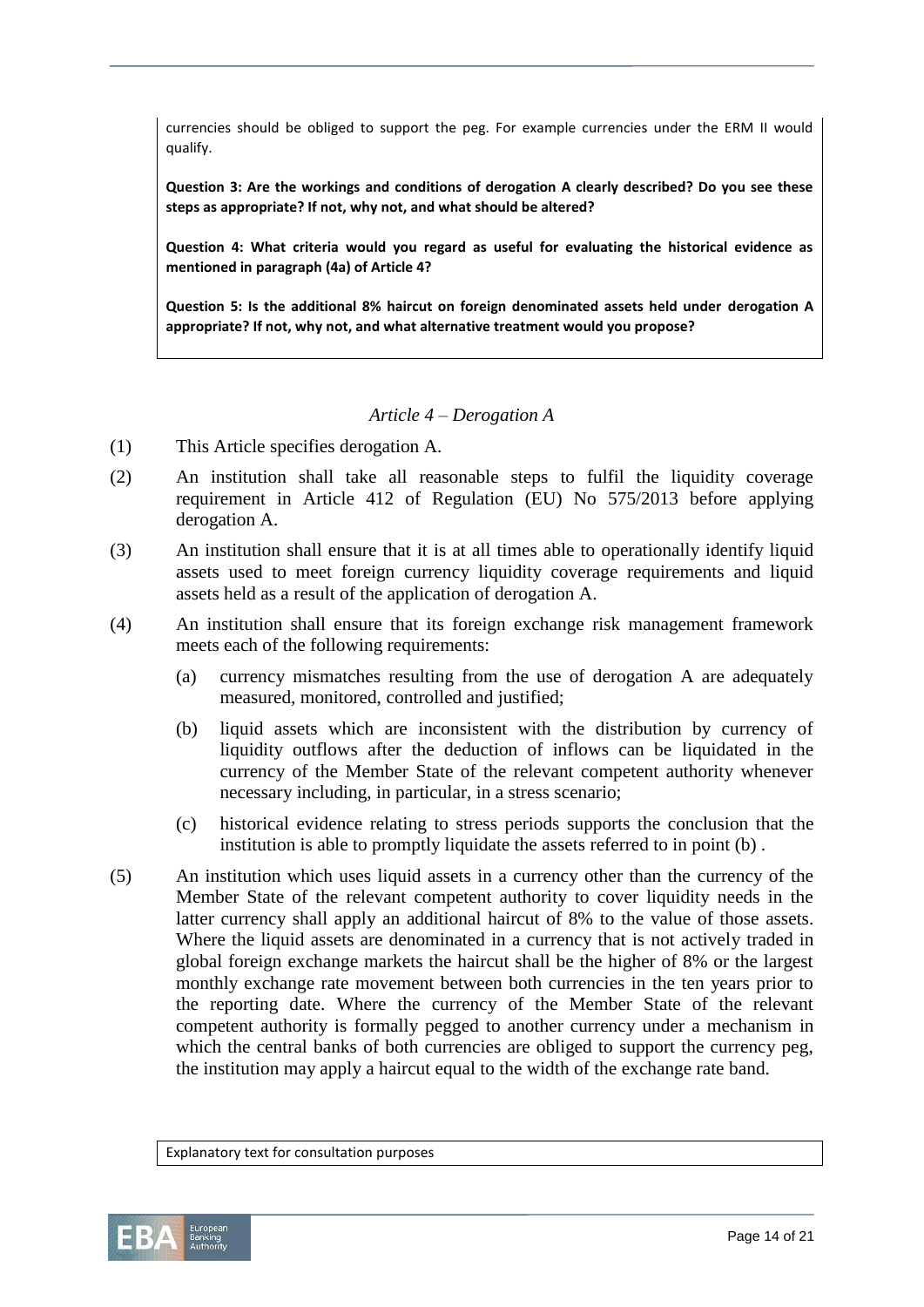Derogation B allows the use of credit lines that are specifically committed by the central bank for the purposes of performing as liquid assets. This implies that the ability of an institution to make use of this derogation, amongst other factors, depends on whether the relevant central bank provides this specific facility. Additionally note that the credit line has to meet certain conditions to ensure the institution's ability to immediately and unconditionally draw down on the facility when needed during times of stress.

The collateral is to be fully posted at the central bank, the value of which after haircuts shall at all times equal or exceed the maximum amount that may be drawn on the credit line. This is to simulate the opportunity costs of actually holding a portfolio of qualifying liquid assets. For the same reason, the EBA considers it appropriate that a haircut of at least 15% would be applied to reflect the haircut applicable to assets referred to in Article 416(1)(d) of CRR (assets with high liquidity and credit quality), in accordance with Article 418 of CRR. If the haircut applicable to assets referred to in Article 416(1)(d) of CRR changes pursuant to the adoption of the delegated act referred to in Article 460 of CRR on liquidity coverage requirements, then the 15% minimum haircut may be revised accordingly. A lower haircut than the haircut applicable to assets referred to in Article 416(1)(d) of CRR would be deemed, by EBA, to be too far out of line with the liquidity and credit quality of the collateral that may be used under this derogation.

The fees to be paid by institutions should offset the higher yield earned on the assets kept to secure the credit lines. Otherwise there would be a direct economic benefit of applying the derogation for the institution involved. In this regard it is relevant to take into account the difference between the yield on the assets to secure the credit line and the yield on a representative portfolio of qualifying liquid assets. This yield difference would have to be paid over the entire amount of collateral used to secure the credit line, in order to simulate the opportunity costs of actually holding a portfolio of qualifying liquid assets. Such a setting of fees aligns these draft RTS closer to principles 1 and 4 of paragraph 67 the BCBS guidelines.

**Question 6: Are the workings and conditions of derogation B clearly described? Do you see these steps as appropriate? If not, why not, and what should be altered?**

## *Article 5 – Derogation B*

- (1) This Article specifies derogation B.
- (2) An institution shall take all reasonable steps to fulfil the liquidity coverage requirement in Article 412 of Regulation (EU) No 575/2013 before applying derogation B.
- (3) An institution shall obtain a credit line of the central bank which meets each of the following conditions:
	- (a) the institution has a legally binding entitlement to access the credit facilities which is supported by a documented agreement;
	- (b) following the decision to provide a credit line, access to the credit facilities is not subject to a credit decision by the central bank;
	- (c) the credit facilities can be drawn on by the institution without delay and no later than one day after giving notice to the central bank;

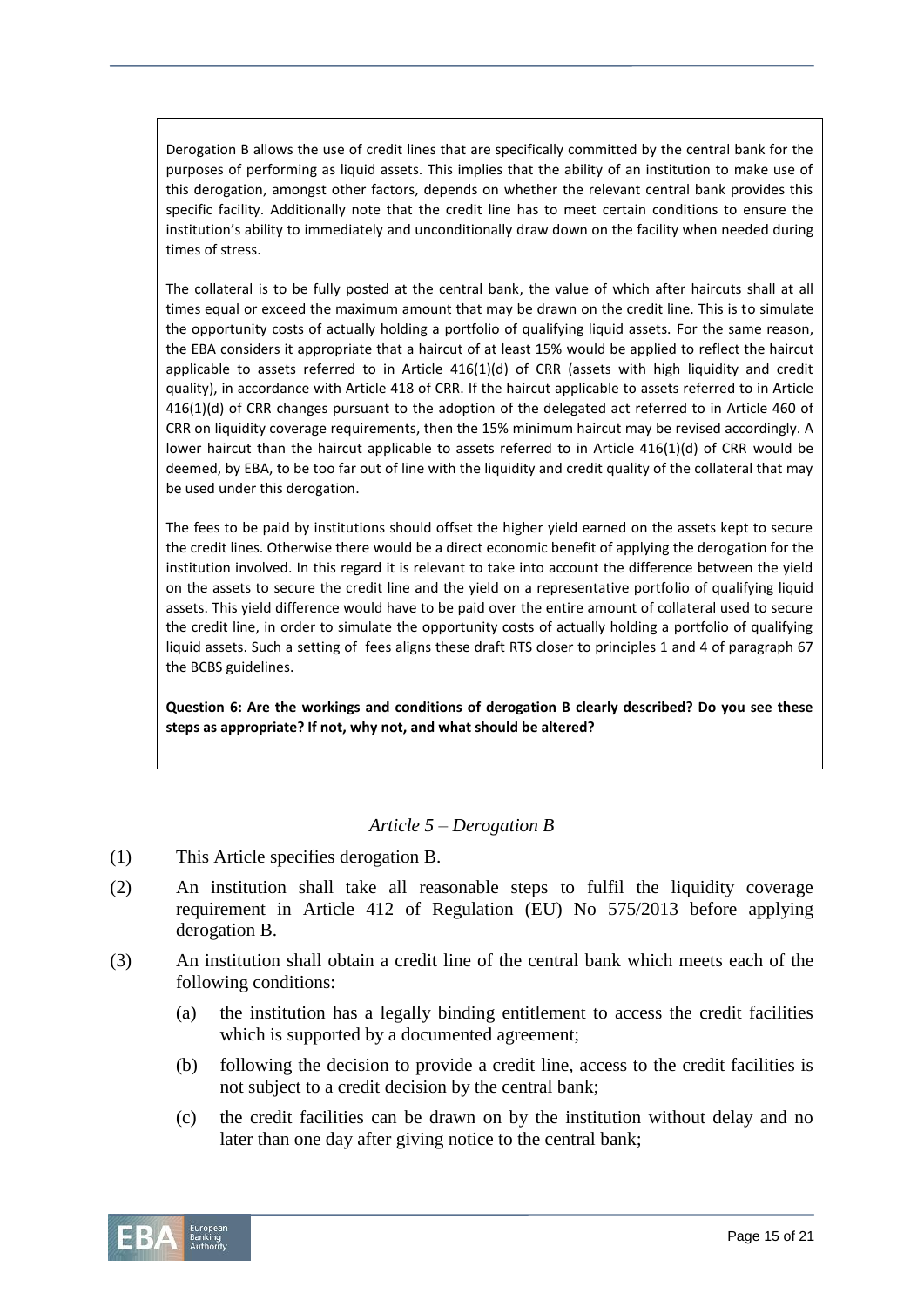- (d) the credit line shall at all times be available for a period which exceeds the 30 day period of the liquidity coverage requirement specified in Article 412 of Regulation (EU) No 575/2013.
- (4) Institutions shall fully post collateral at the central bank. The value of the collateral after haircuts shall at all times equal or exceed the maximum amount that may be drawn on the credit line. This haircut shall at least equal 15%.
- (5) An institution shall pay a fee for the credit line according to a fee structure that is designed not to provide an economic advantage or an economic disadvantage, compared to the position of institutions which do not make use of derogation B.
- (6) The fee paid by an institution for the credit shall comprise the following fees:
	- (a) a fee which is based on the amount of the credit line drawn down;
	- (b) a fee which approximates the difference between the following amounts:
		- (i) the yield on the assets used to secure the credit line;
		- (ii) the yield on a representative portfolio of assets of the type set out in points (a) to (d) of Article 416(1) of Regulation (EU) No 575/2013.
- (7) The fee referred to in paragraph 6(b) may be adjusted to take into account any material differences in credit risk between the sets of assets referred to in that paragraph.

#### Explanatory text for consultation purposes

The draft RTS also contain stipulations to keep the total use of the derogations by institutions limited.In this regard it contains a limit to the total use of the derogations by institutions, which equals the relevant shortage percentage in the annex of the draft ITS containing a list of currencies with constraints on the availability of liquid assets under Art 419(4) CRR. These percentages indicate the estimated aggregate shortage compared to the aggregate demand generated by the liquidity coverage requirement for each currency on the list. In the view of the EBA, the aggregate estimated shortage in liquid assets can be offset by allowing each institution to cover its individual net outflows by means of the derogation up to the aforementioned percentage. Therewith the use of derogations is inversely proportional to the availability of assets of extremely high or high liquidity and credit quality such as is prescribed by Article 419(3). The setting of such limits is deemed to align these draft RTS closer to principle 2 of paragraph 67 the BCBS guidelines.

**Question 7: Is the proposal to limit the total use of the derogations by an institution to the relevant shortage percentage in the annex of the draft ITS containing a list of currencies with constraints on the availability of liquid assets under Art 419(4) CRR clearly described? If not, why not, and what further matters should be included? Do you see these stipulations as appropriate? If not, why not, and what should be altered?**

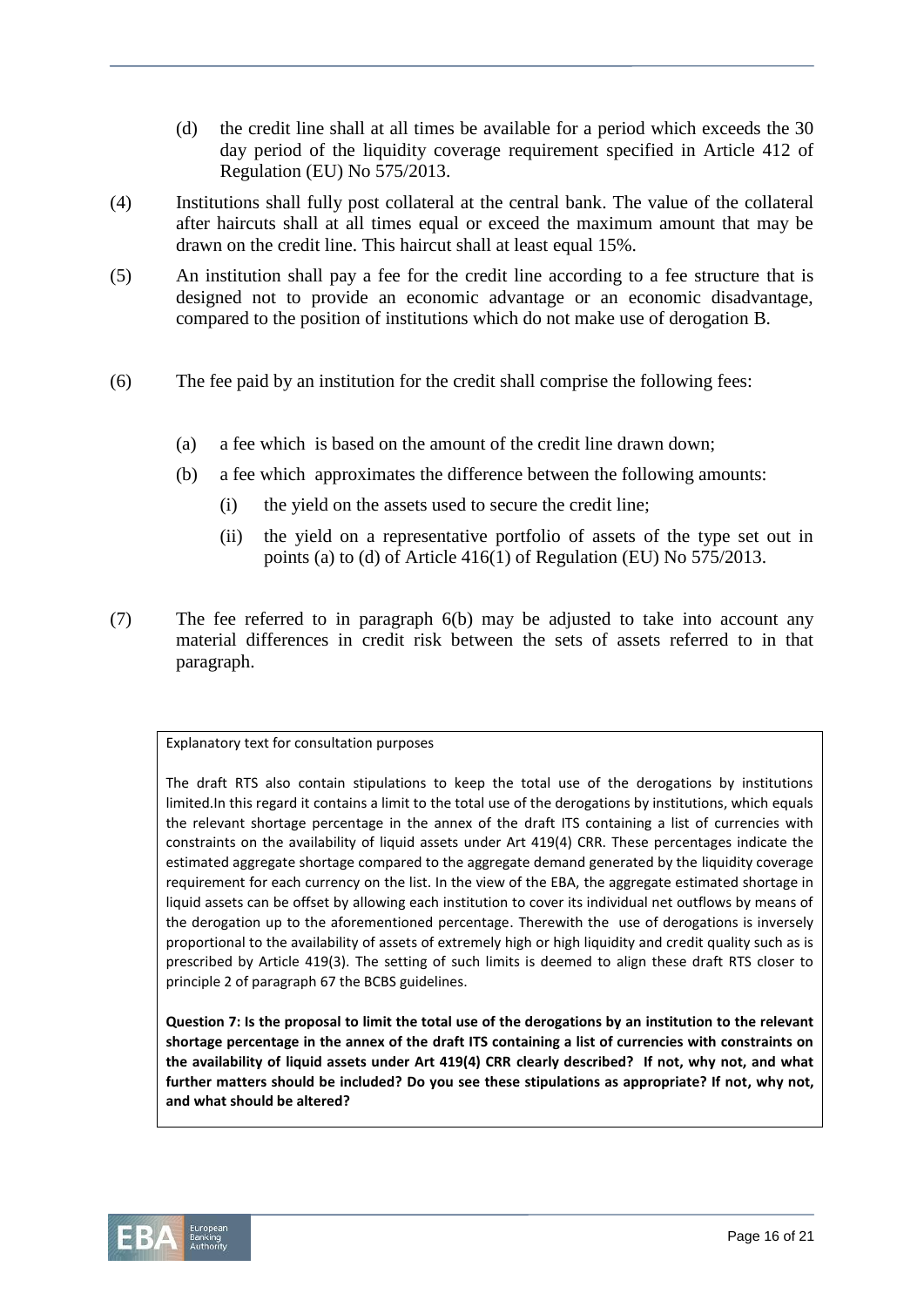# *Article 6 – Maximum level of usage of derogations*

- (1) An institution's use of the derogations in Article 419 of Regulation (EU) No 575/2013 shall not exceed the relevant percentage specified in respect of a currency in implementing technical standards adopted pursuant to Article 419(4) of Regulation (EU) No 575/2013.
- (2) For the purpose of paragraph 1, the use of the derogations shall be calculated as the percentage that X represents of Y where:
	- (a) "X" is the sum of the value of all liquid assets under derogation A, after application of the haircuts of Article 418 CRR and Article 4(5), and the maximum amount that may be drawn on a credit line to which derogation B applies;
	- (b) "Y" is the institution's liquidity coverage requirement pursuant to Article 412 of Regulation (EU) No 575/2013.

# *Article 7 – Final provisions*

This Regulation shall enter into force on the twentieth day following that of its publication in the *Official Journal of the European Union*.

This Regulation shall be binding in its entirety and directly applicable in all Member States. Done at Brussels,

> *For the Commission The President*

*[For the Commission On behalf of the President*

*[Position]*

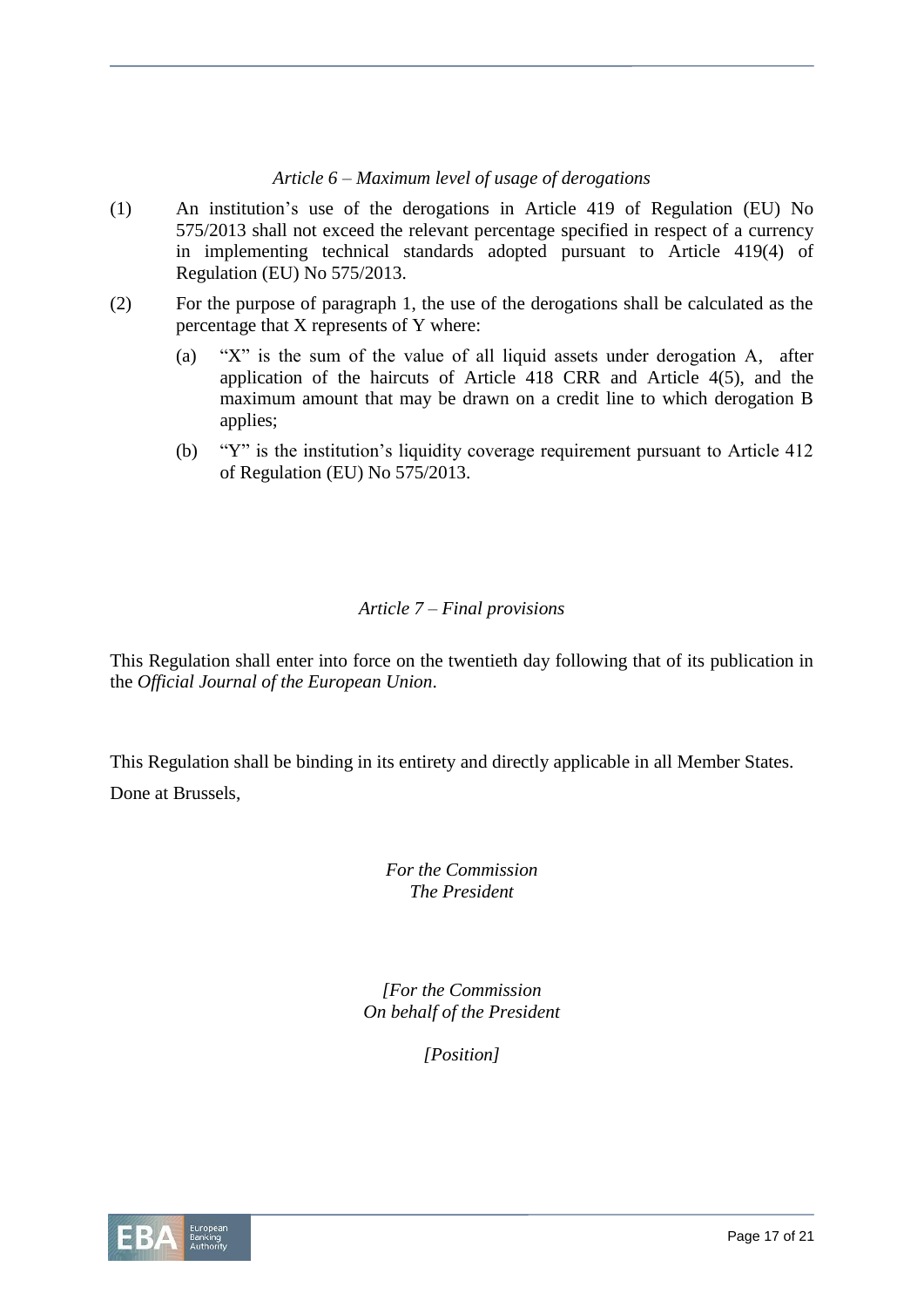# 5. Accompanying documents

# 5.1 Draft cost–benefit analysis/impact assessment

#### 5.1.1 Introduction

- 1. This note outlines the assessment of the impact of the draft RTS regarding the specification of the derogations for currencies with constraints on the availability of liquid assets. The development of the draft RTS stems from the requirement presented in Article 419(5) (CRR).
- 2. Article 10(1) of the EBA regulation (Regulation (EU) No 1093/2010 of the European Parliament and of the Council) provides that when any draft regulatory technical standards developed by the EBA are submitted to the EU Commission for adoption, they shall be accompanied by an analysis of 'the potential related costs and benefits'. This analysis should provide the reader with an overview of the findings regarding the problem to be dealt with, the solutions proposed and the potential impact of these options.
- 3. This note outlines the main expected impacts of the proposed provisions and provides a summary of the nature and expected magnitude of costs and benefits that may arise from the application of the principles proposed in the guideline.

### 5.1.2 Problem definition

### *Issues addressed by the European Commission (EC) regarding liquidity management*

- 4. In its impact assessment of the CRD IV framework, the European Commission noted that the existing liquidity risk management approaches and supervisory regimes inadequately captured risks inherent in the underlying market practices and trends. These shortcomings contributed to the failure of several institutions and strongly undermined the financial health of many others, threatening financial stability and leading to unprecedented levels of central bank liquidity and government support.
- 5. To address this issue, the CRR proposes two minimum standards for funding liquidity. One of these requirements is the liquidity coverage requirement, which aims to ensure that an institution has enough high-quality liquid resources to survive an acute stress scenario lasting for 30 days. This requirement will contribute to realising the general objectives of CRD IV, as well as the two following specific objectives:
	- S.1 Enhancing adequacy of capital and liquidity requirements
	- ► S.2 Enhancing bank risk management
- 6. To meet the requirements of the liquidity coverage requirement, institutions must hold a stock of HQLA to cover the total net cash outflows over a 30-day period. Such assets should be liquid in markets during a time of stress and, in most cases, be eligible for use in central bank operations. Because in some jurisdictions there may be not enough HQLA available, the CRR leaves a possibility for institutions to use derogations to meet the requirements of the liquidity coverage requirement along the lines of what has been suggested in the Basel III framework.

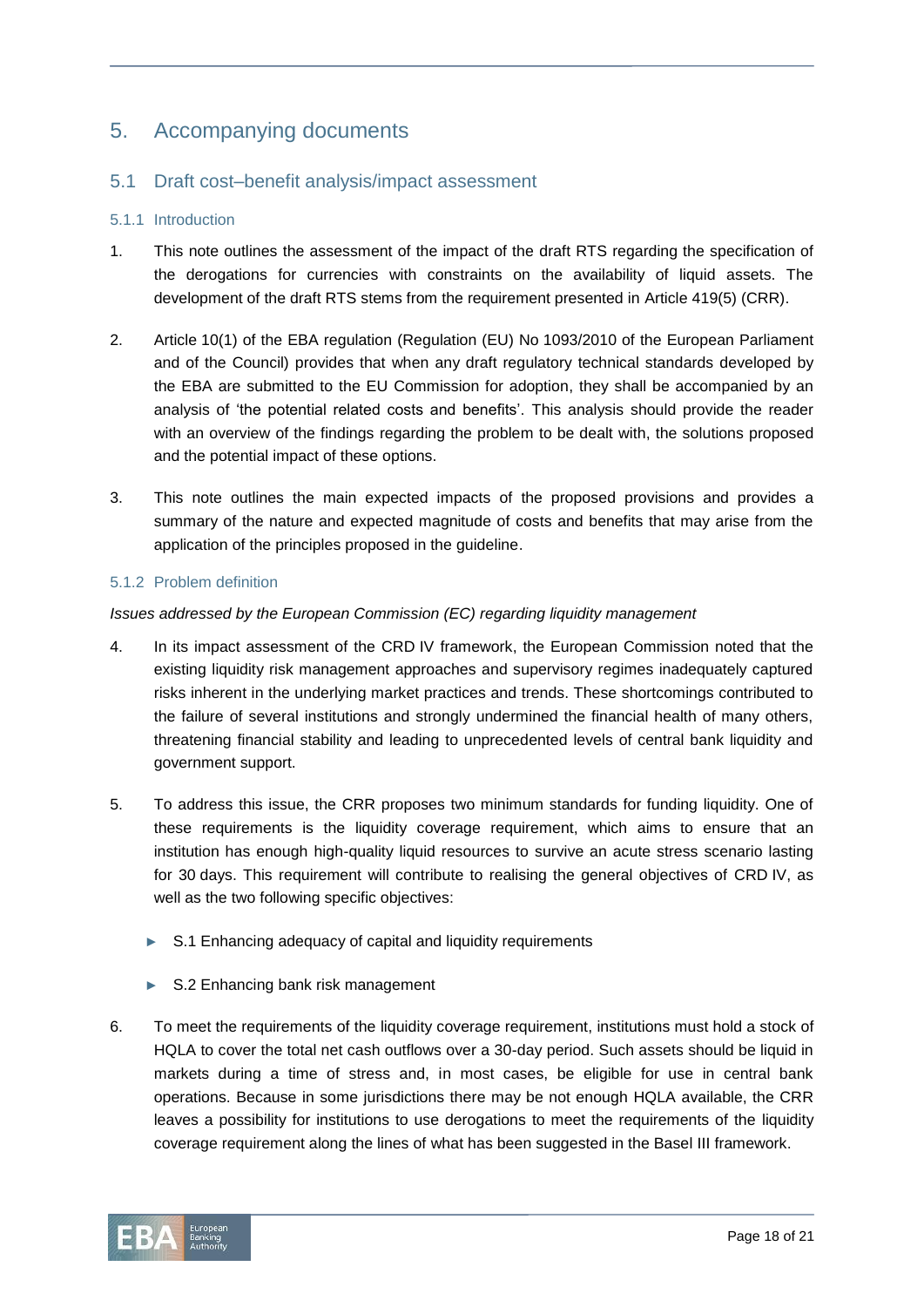#### *Issues addressed by the technical standard and objectives*

- 7. The CRR mandates the EBA to develop draft technical standards specifying the derogations referred to in Article 419(2), including the conditions of their application. With this RTS, the EBA will clarify under which conditions institutions can exercise these derogations and avoid the use of substantially divergent practices that could create an uneven playing and uncertainty regarding the condition of application of the liquidity coverage requirement across Europe.
- 8. The RTS will contribute to realising the objectives of the directive of improving liquidity risk management and ensuring that the resilience of all institutions to short-term liquidity shocks is tested against the same benchmark across the single market.

#### 5.1.3 Technical options considered

#### *Notification*

9. Institutions operating with a currency listed as constrained on the availability of liquid assets can decide themselves whether or not they will use the derogations applicable. The EBA proposes that they should also notify their national supervisory authority about their choice, to allow the authority to a have a better view of the liquidity position of the firms and to improve supervision of the liquidity risks.

#### *Scope of application of the haircut under derogation A*

- 10. In line with the approach advocated by the BCBS, an additional 8% haircut has to be applied to the foreign-currency-denominated assets held under this derogation, to control for the heightened level of currency risk. However, contrary to the BCBS, the EBA does not allow an exemption from this haircut. The BCBS, in this respect, allows competent authorities to set an exemption between 0% and 25% of these foreign assets. The EBA expects that most of the institutions operating in currencies for which the availability of liquid assets is limited will rarely need to hold more than 25% of foreign assets to meet their liquidity requirement. Therefore, allowing this exemption would have given an unduly advantage to institutions able to use this derogation as well as leading to an underestimation of the potential currency risk.
- 11. To appropriately reflect differences in exchange rate volatilities in currencies, the additional haircut can be lower than 8% in case of a mutually supported currency peg and higher in case of a non-global currency. In the first category (mutually supported currency peg), the entire currency band will be taken as a haircut, and in the second category (a non-actively traded currency in global markets) the haircut is set to equal the largest monthly exchange rate movement between the relevant currencies in a 10-year period.

#### *Haircuts and fee structure under derogation B*

12. In line with the approach advocated by the BCBS, under derogation B the opportunity costs of actually holding a portfolio of qualifying liquid assets is simulated. For this reason, the EBA considers it appropriate that a central bank would set a haircut of at least 15%, which reflects the haircut applicable to assets referred to in Article 416(1)(d) CRR (assets with high liquidity and credit quality), in accordance with Article 418 CRR. For the same reason, the fees to be paid by institutions should offset the higher yield earned on the assets kept to secure the credit

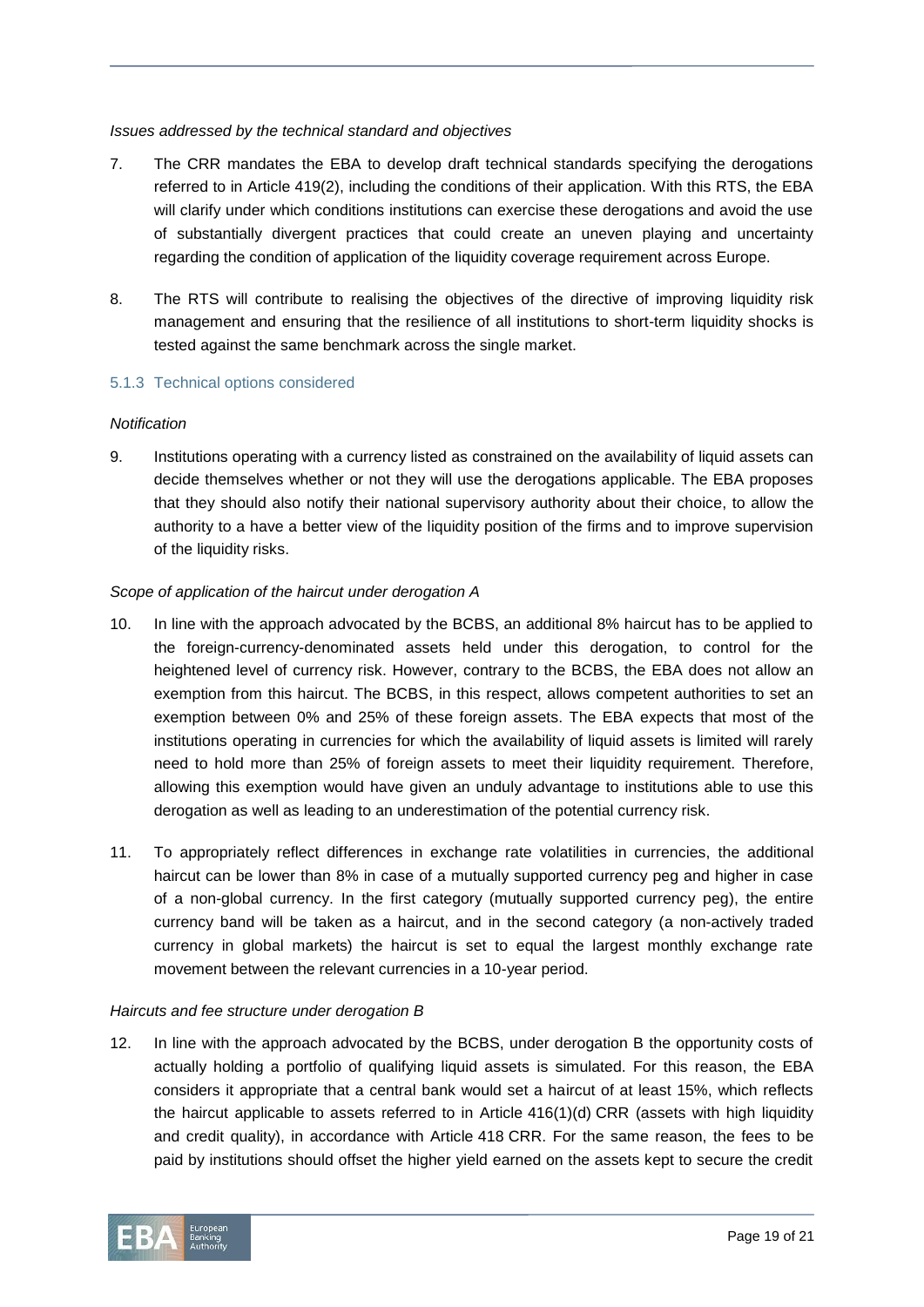lines. Otherwise the institution involved would enjoy a direct economic benefit from applying the derogation.

#### *Maximum level of derogation*

13. The draft RTS also contain a limit to the total use of the derogations by institutions, which equals the relevant shortfall percentage in the annex of the draft ITS containing a list of currencies with constraints on liquid assets under Article 419(4) CRR. These percentages indicate the estimated aggregate shortfall compared with the aggregate demand generated by the liquidity coverage requirement for each currency on the list. In the view of the EBA, allowing each institution to cover its individual net outflows by means of the derogation up to the aforementioned percentage, the aggregate estimated shortfall in liquid assets can be offset. In this way, the use of derogations is inversely proportional to the availability of assets of high or extremely high liquidity and credit quality, such as is prescribed by Article 419(3). The setting of limits explained above aligns these draft RTS closer to principle 2 of paragraph 67 of the BCBS guidelines.

#### 5.1.4 Impact

#### *Costs*

- 14.This RTS defines only the conditions in which institutions can apply the derogation allowed in the CRR. The requirements made in this RTS are unlikely to raise material costs for the institutions that will use these derogations or for their national supervisory authorities.
- 15.The EBA has currently identified only a small number of currencies for which the availability of liquid assets is limited. The number of institutions operating in these currencies is also small and the amount of total assets that they hold represents only a small share of the total assets held by the banking sector in the EEA. The risk of creating an uneven playing field for the application of the liquidity coverage requirement is, therefore, small.

#### *Benefits*

16.By specifying how the derogations to the liquidity coverage requirement can be applied, the RTS will ensure that the institutions exercising them have similar practices. The requirements proposed will ensure that they are inversely proportionate to the shortfall of liquid assets, and can be used when they are appropriate, without giving undue disadvantages to the institutions that are not allowed to use them. Finally, the requirement in term of notifications will also contribute to help national supervisory authorities to be informed of the liquidity management practices of the institutions they monitor without creating an excessive burden on institutions.

**Question 8: Do you agree with the above analysis of the cost and benefit impact of the proposals?**

**Question 9: Please provide any evidence or data that would further inform the analysis of the likely cost and benefit impacts of the proposals.**